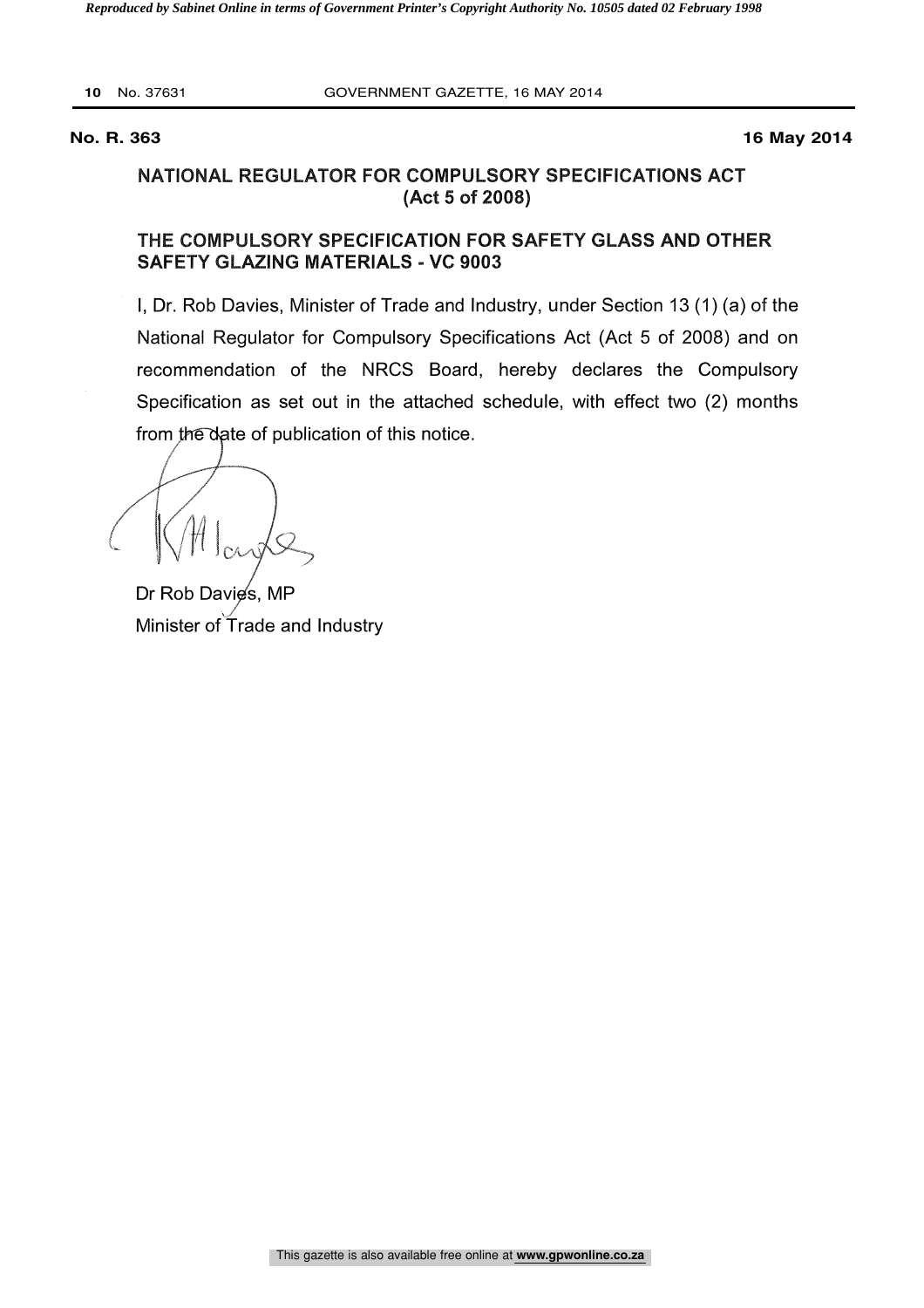#### STAATSKOERANT, 16 MEI 2014 No. 37631 11

#### **SCHEDULE**

# THE COMPULSORY SPECIFICATION FOR SAFETY GLASS AND OTHER SAFETY GLAZING MATERIALS- VC 9003

### 1. SCOPE

- 1.1 This compulsory specification covers the requirements for safety glass and other safety glazing materials used in buildings in accordance with Part N of the National Building Regulations, and in any other application in which breakage due to human contact may result in serious injuries. Products within the scope of this compulsory specification include but are not limited to: Stock sheets of laminated safety glazing materials, i.e. sheets of safety glazing produced by a manufacturer equipped to laminate safety glass that will be cut to size by an installer;
- Toughened safety glass, i.e. panels of flat safety glazing manufactured from flat glass, cut to size, and then tempered;
- Polymeric glazing, i.e. sheets of transparent plastics that can be cut to size;
- Any glazed products that may be subjected to human impact;
- Any other material claimed to be safety glazing.
- 1.2 Safety glazing used in automotive applications is excluded.

#### 2. DEFINITIONS

For the purposes of this compulsory specification the following definitions shall apply:

- 2.1 applicant: A manufacturer or importer applying for approval of safety glazing materials. The manufacturer or importer shall be an existing legal entity within the Republic of South Africa.
- 2.2 approval: Confirmation by the NRCS that a particular type of safety glazing material satisfies the requirements of this Compulsory Specification.
- 2.3 building: The definition of "building" contained in section 1of the National Building Regulations and Building Standards Act 103 of 1977 shall apply.
- 2.4 Manufacturer: Entity that manufactures safety glazing materials.
- 2.3 building: The definition of "building" contained in section 1of the National<br>Building Regulations and Building Standards Act 103 of 1977 shall apply.<br>2.4 Manufacturer: Entity that manufactures safety glazing materials. established by the National Regulator for Compulsory Specifications Act, 2008 (Act No. 5 of 2008)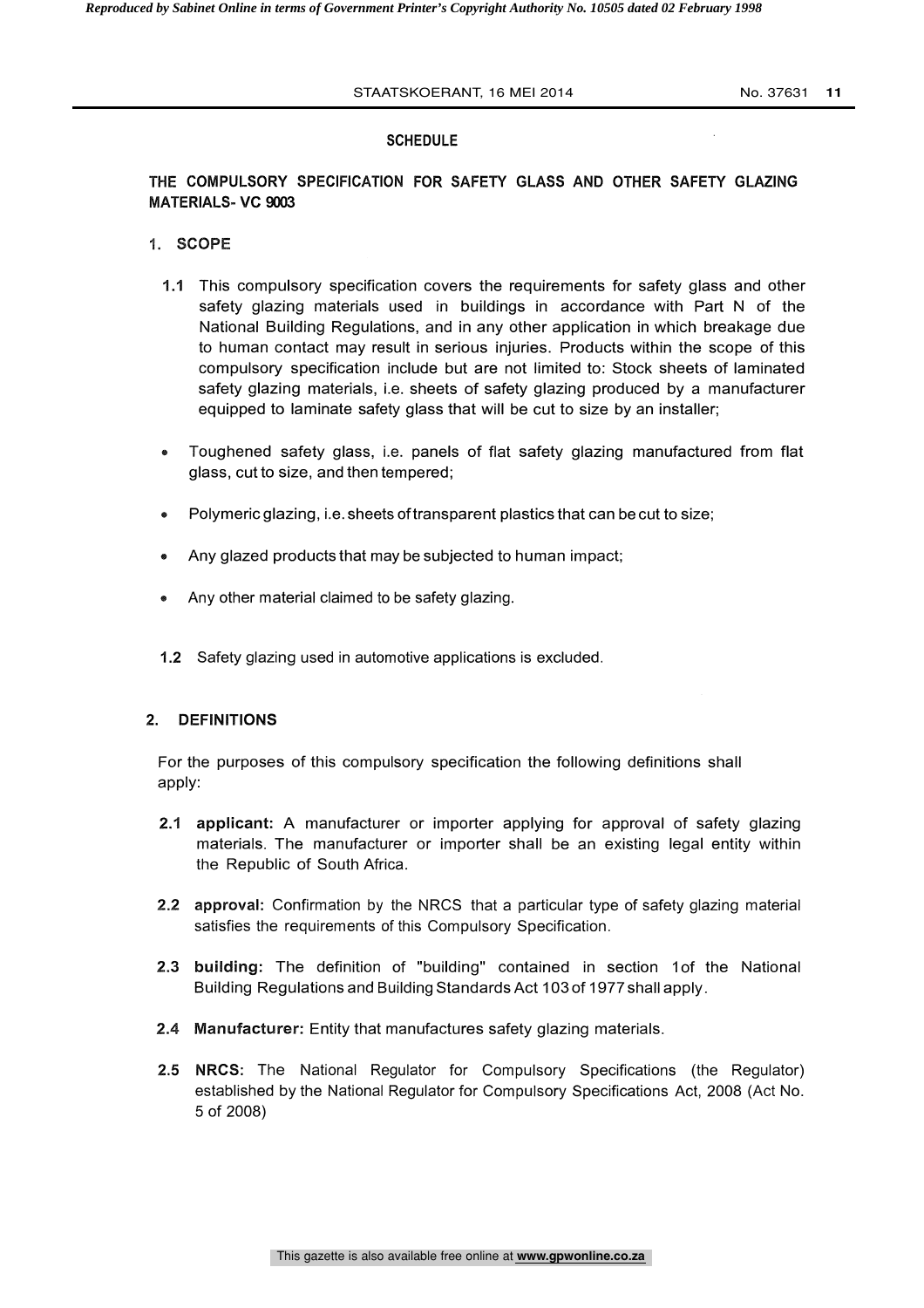### **12** No. 37631 GOVERNMENT GAZETTE, 16 MAY 2014

- 2.6 type of safety glazing material: Safety glazing material that does. not differ in essential aspects such as thickness, colour, design and method of manufacture. Types include:
	- Laminated safety glass;
	- Toughened safety glass;
	- Toughened laminated safety glass;
	- Safety film backed safety glass, including mirrors made from glass, and installed in compliance with the National Building Regulations;
	- Polymeric safety glazing; and
	- Any other type of material that is claimed to be safety glazing.
- 2.7 safety glazing material: Glazing material that is so manufactured, constructed, treated and combined with other materials and components that, if broken by human contact, the likelihood of cutting or piercing injuries that might result from such contact are minimized.
- 2.8 the Minister: The Minister of Trade and Industry.

# 3. SPECIFIC REQUIREMENTS

- 3.1 Safety glazing material shall comply with SANS 1263-1: Safety and security glazing materials for buildings Part 1: Safety performance of glazing materials under human impact.
- 3.2 Safety glass and alternative safety glazing materials intended for use in the construction of furniture shall in addition comply with the requirements of SANS 17: Glass and plastics in furniture.
- 3.3 The applicant shall ensure that every type of safety glazing material has been approved by the NRCS in accordance with the requirements of Annex A of this compulsory specification before manufacture, import, sale or supply.
- 3.4 The applicant shall inform the NRCS of any change in the material, method of manufacture, design or components affecting any mandatory requirement of this compulsory specification. In the event of such change/s the NRCS may, at its discretion, demand the submission of fresh evidence of conformity or a new application for approval.
- 3.5 In addition to the markings prescribed in SANS  $1263 1$ , the NRCS approval number shall appear permanently and legibly on all safety glazing material in letters at least 2,5 mm high:

"NRCS XXXXX."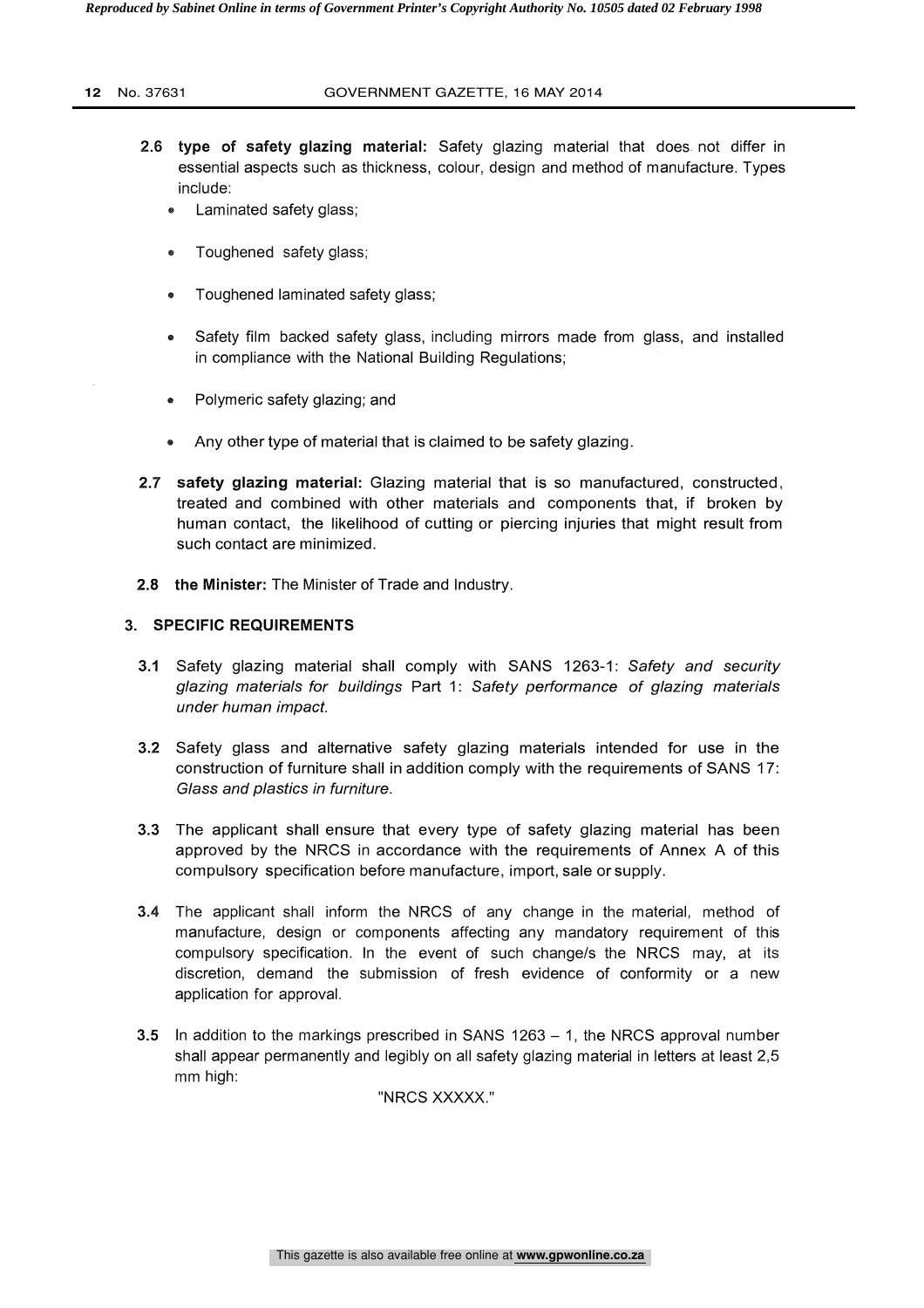## 4. CONFORMITY TO REFERENCED STANDARDS

For the purposes of this compulsory specification, a new edition of a referenced standard shall become effective 12 months from the date of publication as a South African National Standard. When a new edition of a referenced standard is published, products originally approved in accordance with the previous edition of that standard may on application have their approval extended by the NRCS.